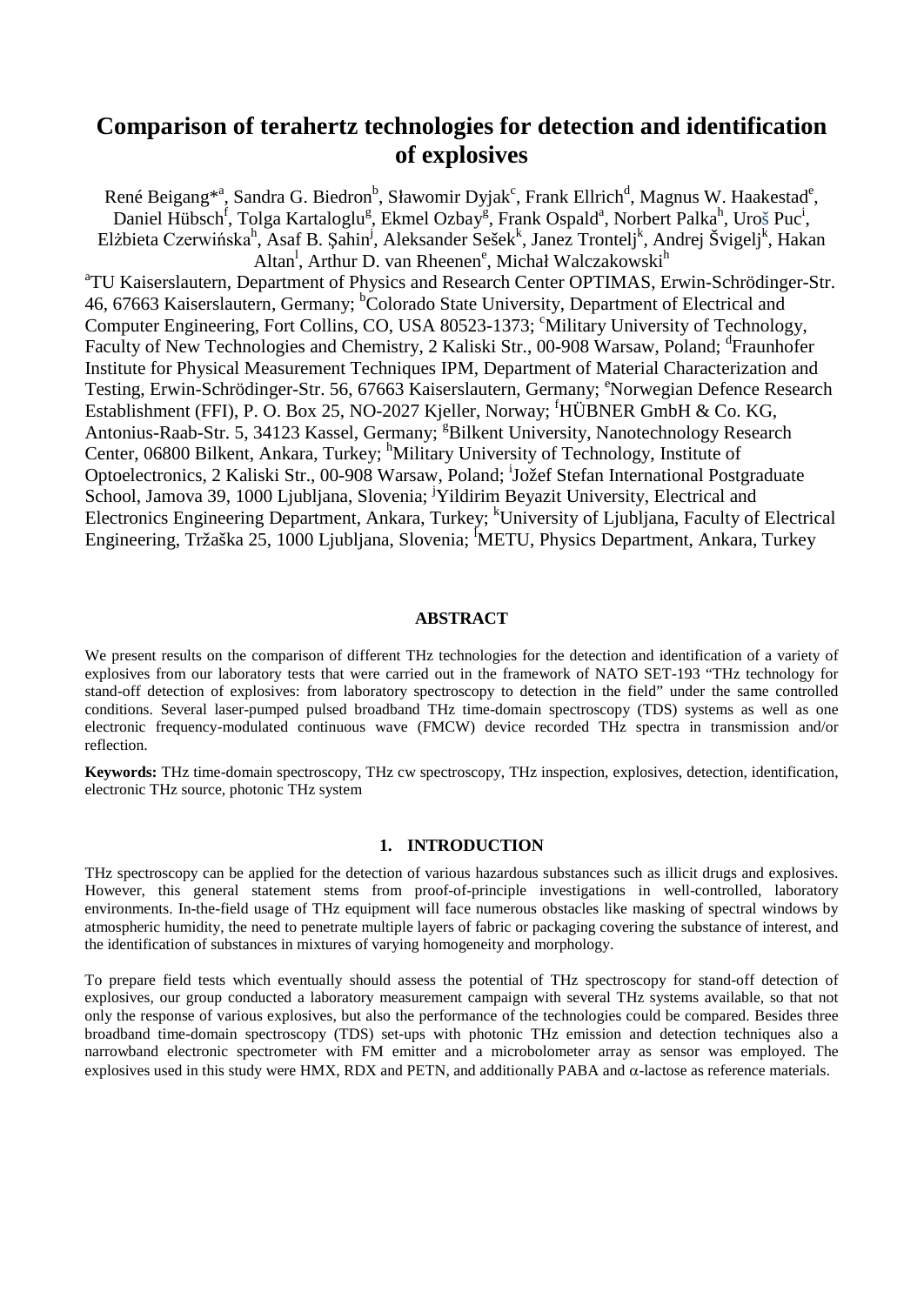\*beigang@physik.uni-kl.de; phone 49 631 205-5201; fax 49 631 205-5207; www.uni-kl.de

## **2. THZ SYSTEMS**

#### **2.1 Photonic THz systems**

Notably, the photonic set-ups were based on commercially available systems that had been more or less customized. We used a TDS system with remote, fiber-coupled measurement heads, which had been constructed by Fraunhofer IPM for the Norwegian FFI and thus is called NorT, a TPS Spectra 3000 spectrometer from TeraView and an electro-optic spectrometer based on a modified Rainbow Photonics TeraKit system (s. Fig. 1).



Figure 1. The photonic THz systems used in this trial. Top left: Optical subsystem of the NorT spectrometer; top right: fibercoupled NorT measurement heads in dried air enclosure; bottom left: TPS Spectra 3000 with external fiber-coupled add-on compartment for reflection measurements; bottom right: modified electro-optic TeraKit spectrometer.

The NorT and TPS Spectra 3000 system utilize photoconductive GaAs-based antennas (PCAs) both for generation as well as detection of pulsed THz radiation. For pumping of these antennas, fs laser pulses from a Ti:Sapphire (TPS Spectra 3000) or frequency-doubled fiber laser (NorT) are employed. The TPS Spectra 3000 spectrometer has an internal sample compartment with dried air atmosphere to avoid water absorption bands in the spectra. In this configuration, it has a usable bandwidth of 3.6 THz with a peak dynamic range of 70 dB. The NorT system, on the other hand, was designed for positioning flexibility and remote operation and thus includes a portable emitter and detector unit, each of them connected to the main supply and operating system via a 5 m fiber/cable umbilical. Therefore, the measurements with this THz sensor were performed in an improvised external enclosure which was flushed with dried air as well (s. Fig. 1). It exhibits a bandwidth of 2.5 THz and 73 dB peak dynamic range<sup>1</sup>.

The electro-optic spectrometer, pumped by a fs laser at 1.55 µm with 76 fs pulse duration and 160 mW average power at 100 MHz rep rate utilizes optical rectification in a DSTMS crystal for broadband THz emission and terahertz-induced lensing in another DSTMS crystal for detection. Measurements were done only in transmission with this system.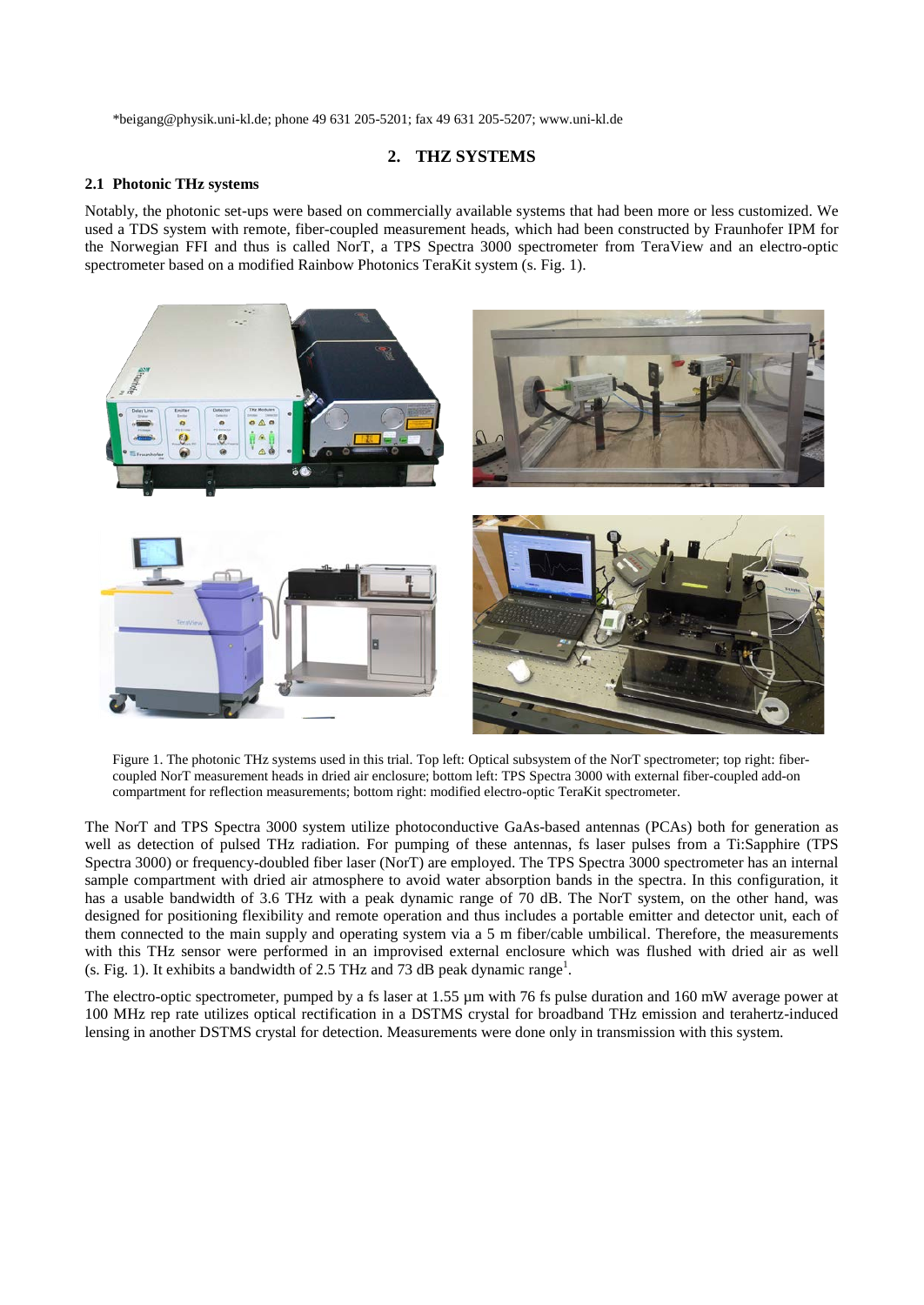

Figure 2. Time- (left panel) and frequency- (right panel) domain reference data of the electro-optic TDS system. The high noise level and multiple reflections in the DSTMS crystals require apodization of the time-domain data before the FFT. The dip in the spectrum at 8 THz as well those around 1, 3, 5, 6, and 7 THz are characteristic for the DSTMS crystal<sup>3</sup>.

THz TDS with organic crystals like DSTMS has shown bandwidths beyond 10 THz when using sufficiently short laser pulses; the bandwidth in the set-up of our campaign ranged from approximately 0.5 to 8 THz with a peak dynamic range of 45 dB. While the strong transverse optical phonon line of DSTMS at 1 THz<sup>2</sup> renders it effectively unsuitable for spectroscopy below 1.2 THz, its almost flat spectral maximum between 2 and 4 THz gives access to a spectral range where the PCA-based systems already are beyond their limits (s. Fig. 2). The THz part of the beam path is enclosed in a compartment which is flushed with dried air to eliminate the atmospheric water vapor absorption bands in the recorded data.

#### **2.2 Electronic THz system**

The electronic THz narrowband tool adopts a different technological approach, namely frequency-modulated electronic generation of THz radiation and detection of it in a microbolometer array. Several arrangements of frequency multiplier chains can cover the range from 100 GHz up to 1.2 THz. The main set-up, which is not only used for cw spectroscopy, but rather for imaging (s. Fig. 3), has a basic range from 9 to 14 GHz which is multiplied by a factor of 24 in three steps, resulting in an output in the frequency range 0.22-0.34 THz.

As detector for all emitter configurations, a  $16 \times 2$  array of 32 antenna-coupled microbolometers with 100 V/W sensitivity and 5 pW/ $\sqrt{Hz}$  NEP is used. Imaging is done by projecting the scene which is illuminated by the emitter horn antenna with a pivoting mirror onto the array and reconstructing it from these line scans. When operated in reflection mode, a split-off part of the emitted radiation can serve as local oscillator in the microbolometer antenna, so that heterodyning with the signal reflected from the target and thus ranging with submillimeter resolution is possible. The radiation from the sample is coupled to the bolometers by a suitable antenna, which also enables the ranging functionality when a split-off part of the emitted radiation is heterodyned with the signal in the antenna<sup>4</sup>.

# **3. SUBSTANCES**

#### **3.1 Reference materials**

Besides the explosives, we measured several harmless chemicals with well-known THz characteristics for comparison. The reference material PABA (*para*-aminobenzoic acid) exhibits absorption peaks around 0.6, 0.8, 1.3, 1.53-1.59 and 2.2 THz. At higher frequencies within the range of our measurements, absorption at 4.2 and 7.86 THz was reported<sup>5,6</sup>. Another well-studied reference material was  $\alpha$ -lactose with THz absorption at 0.53, 1.19, 1.37, 1.8, 2.55, 2.9, and 3.3  $THz^{7,8}$ .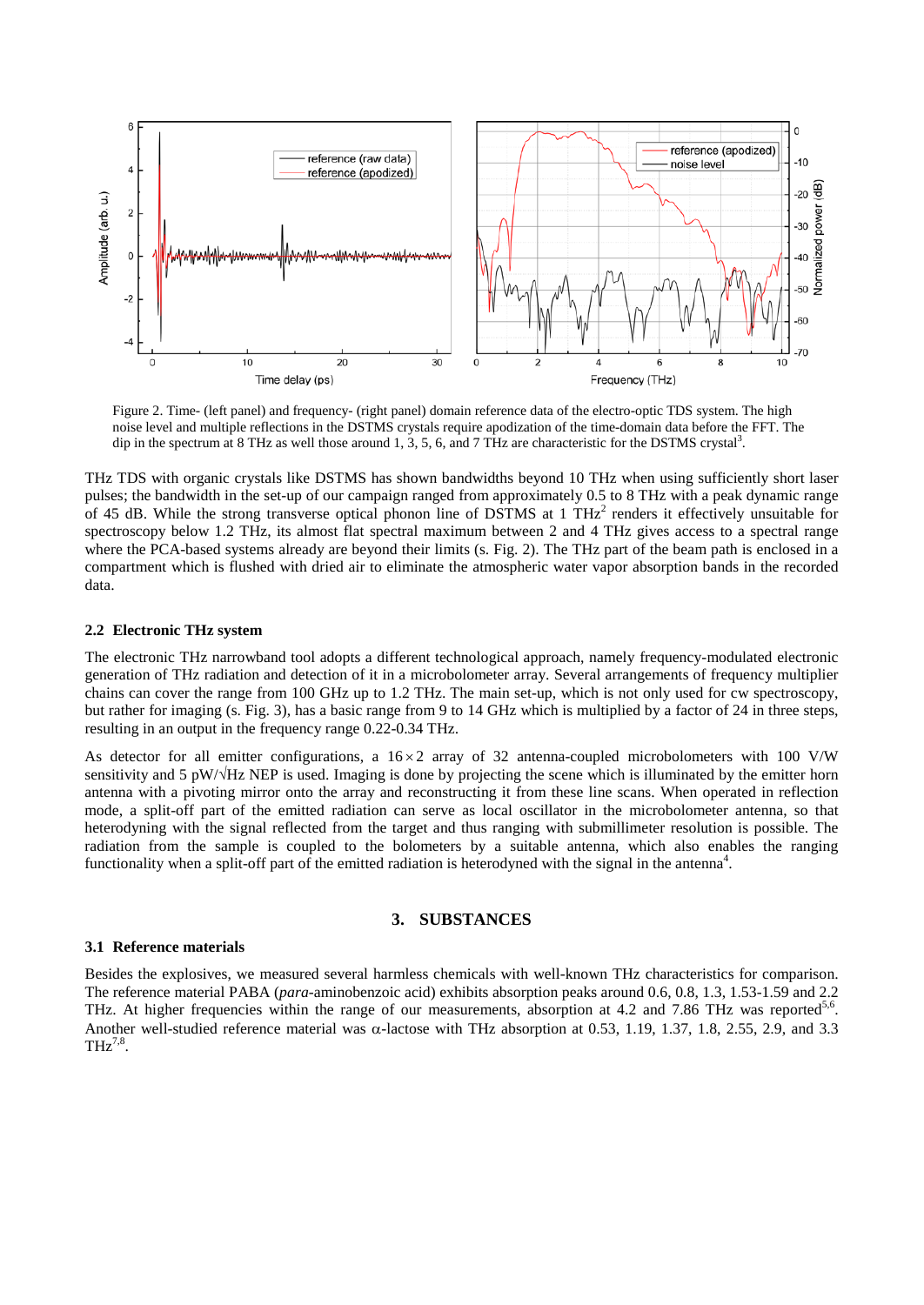

Figure 3. The electronic THz cw imaging and spectroscopy system. Top left: imaging configuration in housing with lenses; top right: configuration for spectroscopy; the radiation passes through the pellet and is reflected at the metallic mirror behind, so that absorption data can be recorded; bottom left: test scene for imaging; bottom right: reconstructed THz image of the scene.

# **3.2 Explosives**

We had in total 18 explosives at hand, as pellets with low substance concentration or powders for transmission measurements, as well as pure or, if necessary, phlegmatized material for reflection measurements. Out of these, we present data from HMX, RDX and PETN in this study.

Regarding their characteristic features, HMX (also called octogen) is expected to show peaks in the absorption at 1.8, 2.5, 2.8-2.9, 3.5, 4.1, 5.3-5.4 and 6.1 TH $z^{9-13}$ . RDX (cyclonite, hexogen) has been examined in many terahertz and farinfrared studies and exhibits a strong absorption peak at approximately 0.83 THz, which is a unique signature of that explosive. Further absorption features can be expected at 1.05, 1.4-1.5, 1.95, 2.2, 3.05 and 6.73 THz. Also, enhanced absorption around 4.4 and in several bands between 5 and 6 THz was reported $9-11,14-17$ . PETN (penthrite) is commonly identified by its characteristic twin absorption peaks at approximately 2 and 2.85 THz. Absorption features at higher frequencies were measured around 3.75, 4.3, 4.9 and 5.5-6 THz<sup>10,13,17,18</sup>

For the results presented in the next section, the frequency-domain data from the TDS measurements were calculated via FFT after apodization of the time-domain traces (3-term Blackman-Harris for the NorT and TPS Spectra 3000 systems, single-side exponential decay in the case of the TeraKit spectrometer). The parameters in the plots are defined as follows: "Transmittance" in transmission measurements is the ratio between the signal powers of measurement with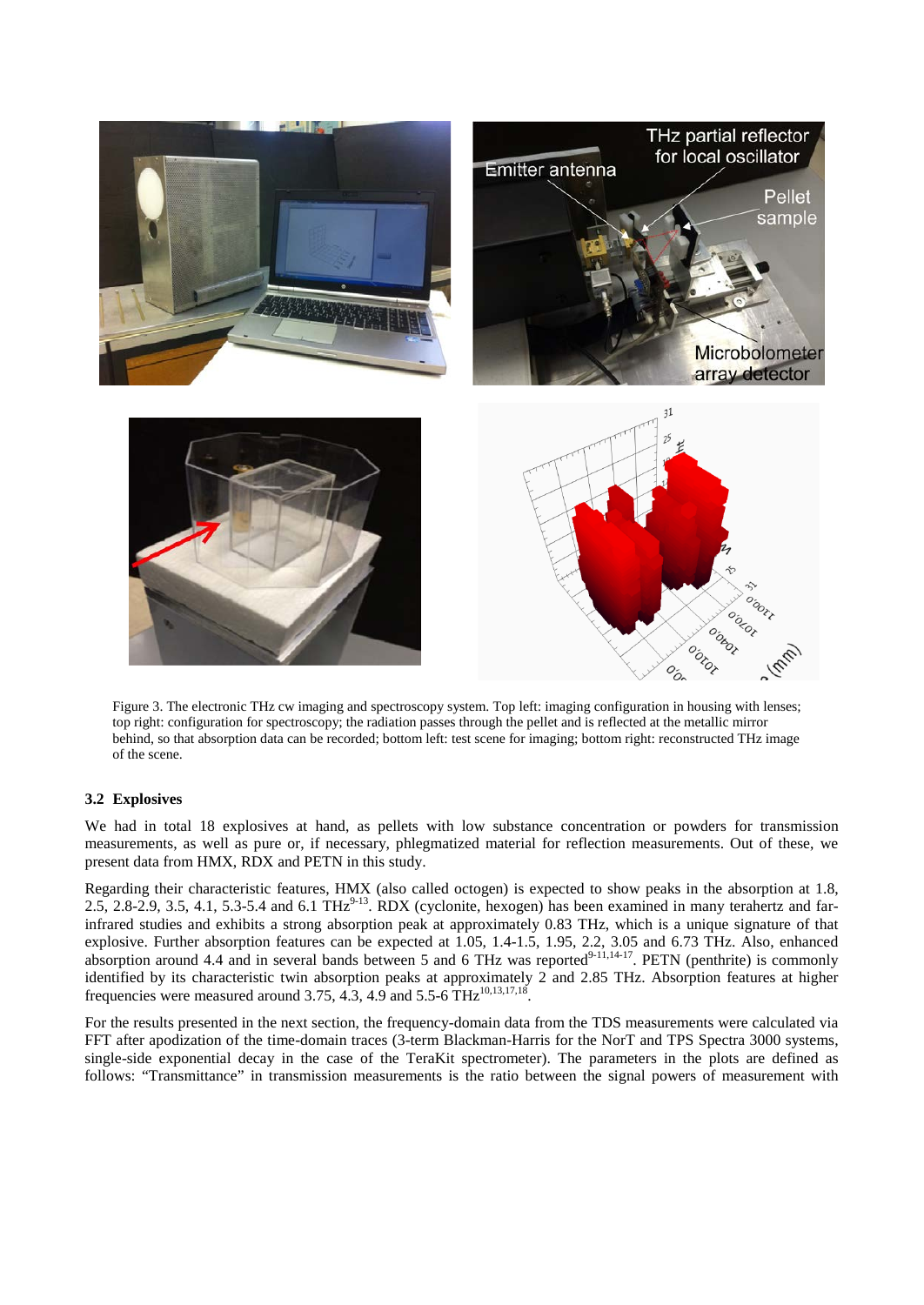sample and the reference measurement, whereas power is the square of the detected THz amplitude. The equivalent in reflection measurements is "reflectance", whereas the reference in reflection is measured with a metallic mirror instead of the sample. "Absorbance" is calculated as the negative common logarithm of transmittance. The "derivative of reflectance" in reflection measurements is taken with respect to the frequency.

#### **4. RESULTS**

#### **4.1 NorT**

The NorT spectrometer can take data alternatively in transmission or reflection geometry due to the freely arrangeable sensor heads. During the measurement campaign, it suffered from the failure of one pump diode of the laser, reducing its output power by 50 %. Since this affects the THz emitter as well as the detector, the actually recorded signal dropped by 75 %, reducing the usable bandwidth to approximately 1.7 THz (s. Fig. 4).



Figure 4. THz transmittances (left panel) and absorbances (right panel) of PABA and several explosives, measured with the NorT system. Features at frequencies above 1.7 THz cannot be unambiguously identified.

In transmission, the reference measurements on the PABA pellet show the absorption peaks at 0.6, 0.8, 1.3, and just below 1.6 THz. Access to higher frequencies is prohibited by the limited bandwidth of the system. For HMX, the absorption peak at 1.8 THz is masked by a multitude of peaks between 1.4 and 2 THz which do not allow an identification of the substance. RDX reveals itself by the 0.83 THz absorption peak, while the system is not suitable to identify PETN; its bandwidth is not sufficient to capture the characteristic peaks at 2 and 2.85 THz.

Measurements in reflection for PABA and RDX reveal the same features as in transmission (s. Fig. 5), however there are plenty of additional peaks in the reflectance derivatives that have to be considered as artifacts and hamper unambiguous identification of the substances. The unique absorption features can best be discovered via a comparison of the plots. Weaker characteristics, like the RDX absorption around 1.05 THz, are masked by the artifacts (see the dip at 1.09 THz which appears for PABA as well as RDX).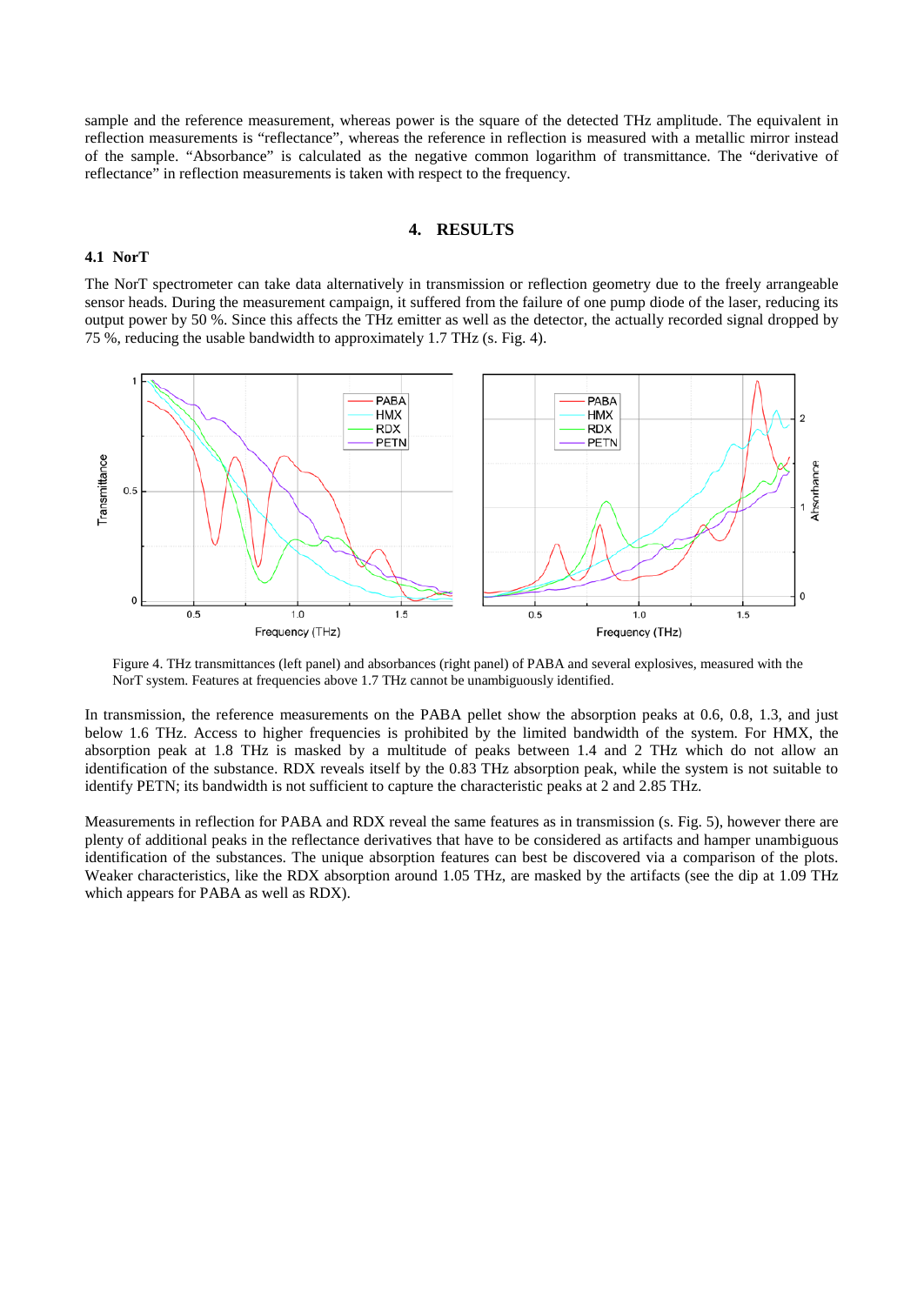

Figure 5. THz reflectances (left panel) of PABA and RDX and their derivative versus frequency (right panel), measured with the NorT system. Absorption features (i. e. changes in the complex refractive index) should manifest themselves in the derivative.

## **4.2 TPS Spectra 3000**

Measurements with the TPS Spectra 3000 (s. Fig. 6) for HMX showed the peaks at 1.8, 2.5 and 2.9 THz. The additional shoulder in the absorbance at approximately 2.2 THz can be matched with experimental data<sup>11</sup> and simulations<sup>12</sup>. The absorption feature at 3.5 THz already is affected by the decreasing dynamic range of the system in that region. The absorbance spectrum recorded for RDX is a typical one, with the characteristic strong 0.83 THz peak, the small peak at 1.05 THz and a plethora of comparatively broad features up to 3 THz. The PETN double peak feature as well is clearly identifiable; also the shoulder at the high-frequency slope of the first peak matches existing data<sup>9,17</sup>.



Figure 6. THz transmittances (left panel) and absorbances (right panel) of HMX, RDX and PETN, measured with the TeraView spectrometer. The characteristics of the three substances up to a frequency of roughly 3.5 THz are well pronounced.

The TeraView spectrometer allowed to also measure in reflection (under an angle of incidence of  $7^{\circ}$ ) in an external compartment that was fiber-coupled to the main system (s. Fig 1). Results for the reflectance and its derivative with respect to the frequency as an indicator for the absorption features are shown in Fig. 7. The lactose features at 0.53, 1.37 and 2.55 are present in the reflectance derivative, as well as the main RDX peak. Regarding HMX, the 1.8 THz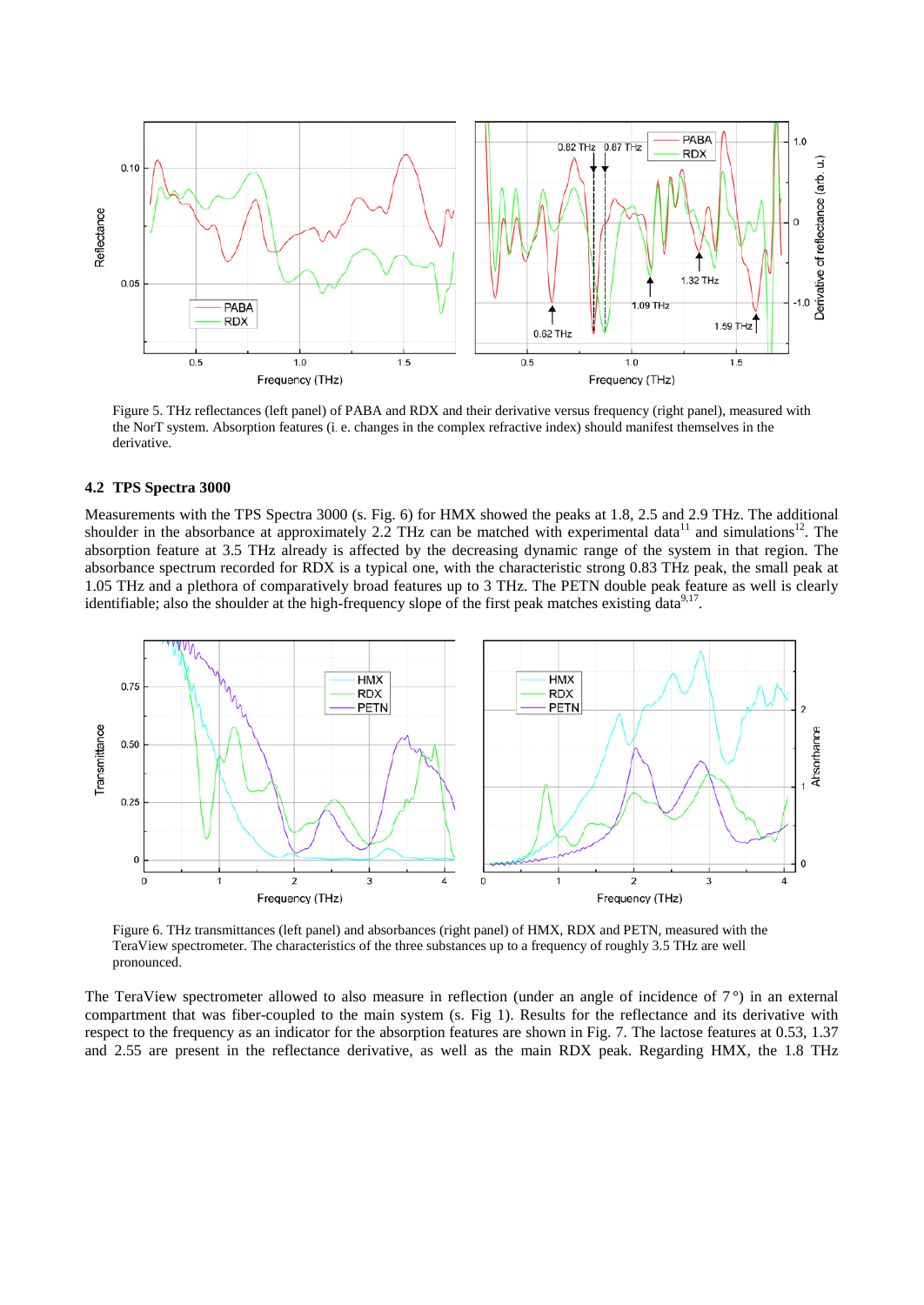absorption can be identified, while the features between 2.5 and 3 THz appear at slightly higher frequencies than expected. The twin feature of PETN at 2 and 2.85 THz can hardly be seen in the plot.



Figure 7. THz reflectances (left panel) of pure substances and their derivative versus frequency (right panel), measured with the TeraView spectrometer. The traces in the right panel have been offset for clarity.

#### **4.3 TeraKit**

The measurements with the TeraKit system for PABA reflected the enhanced absorption at 1.6 and 2.2 THz, while identification of the features at higher frequencies are ambiguous: The peak expected at 4.2 THz appears to be downshifted or split, and the broad absorption increase between 5 and 6 THz as well as the strong peaks at 6.76 and 7.19 THz are unexpected. However, the reference data for this region was taken by FTIR spectroscopy, which can introduce quantitative differences in the absorbance values in comparison to TDS<sup>5</sup>. Minor absorption peaks, bands and shoulders that are visible in the respective frequency region in the FTIR data could appear more prominent in TDS measurements. The 7.86 THz peak, albeit being positioned close to the high-frequency edge of the available bandwidth range of the system, is visible.



Figure 8.Absorbance of PABA and several explosives measured with the electro-optic TDS system. The time-domain traces have been apodized to suppress multiple reflections in the DSTMS crystals before FFT.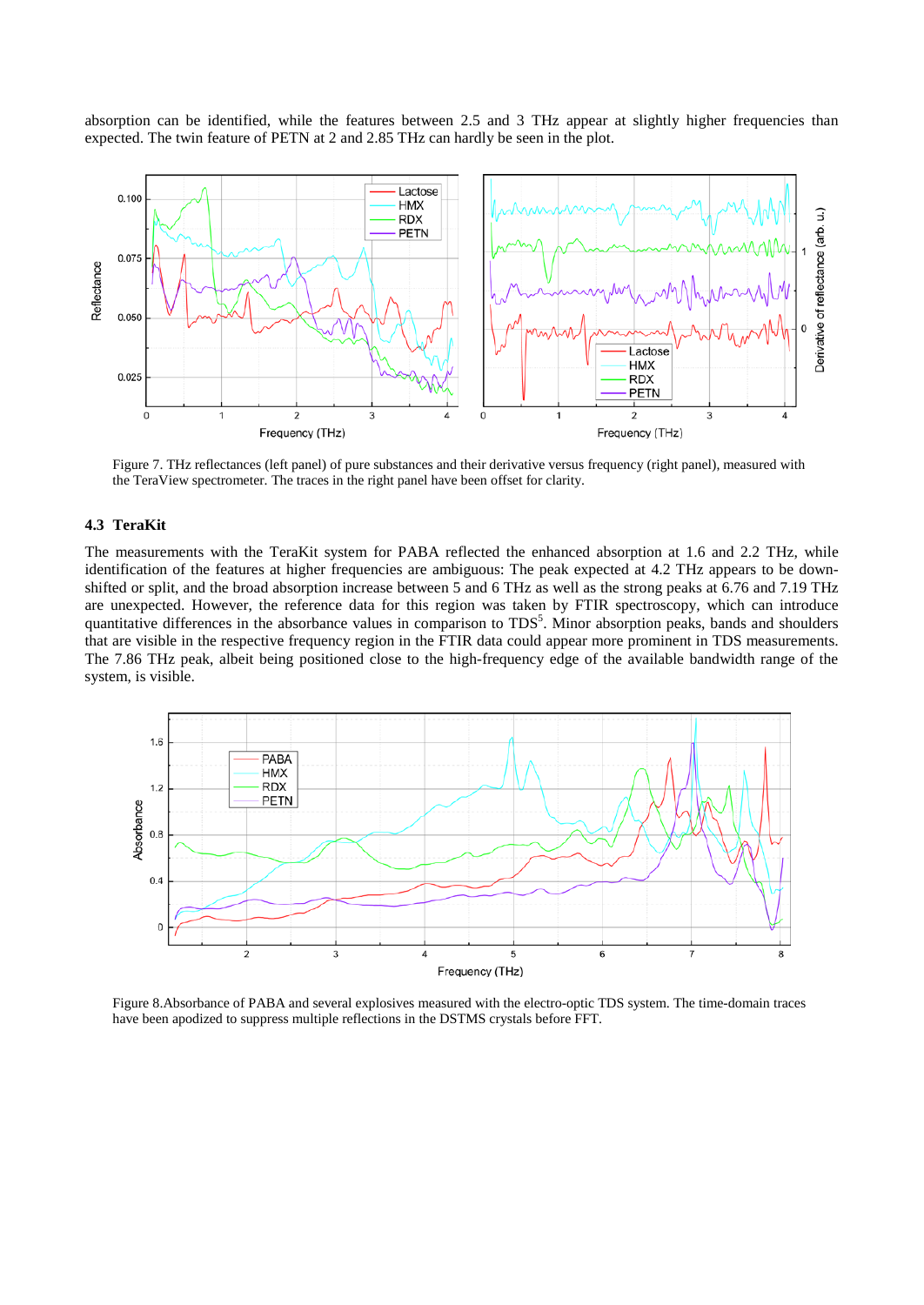For the explosives under test, the measurements qualitatively showed the absorption features that are characteristic for HMX up to 5 THz. While also the feature around 5.3 THz is present, the strong peak at 5 THz is unique to our measurement. Since DSTMS has an absorption band around 5 THz, it cannot be excluded that this feature is an artifact. Also, identification the peak around 6 THz could suffer from absorption in the crystals. The peak at 6.25 THz, however, could well be a real feature, since measurements and calculations<sup>9,11</sup> indicate enhanced absorption in that region.

With respect to RDX, its signature feature at 0.83 THz is outside the usable bandwidth of the system. The absorption bands around 2 and 3 THz can be identified, however. Furthermore, the peak at 4.4 THz as well as absorption bands between 5 and 6 THz can be seen. The predicted peak at  $6.73$  THz $^9$  is missing, but a pronounced one at  $6.4$  THz is present. This region needs to be investigated further.

For PETN, the characteristic double peak is rather weakly expressed, as are the features at higher frequencies. Whether the dominating absorption peak at 7 THz is real or an artifact will be re-examined with an FTIR spectrometer.

# **4.4 Electronic frequency-modulated continuous wave system**

Since this system is rather designed for imaging in the 300 GHz region, we just recorded typical spectral features of PABA and lactose to demonstrate the applicability of this system for THz cw spectroscopy, which are shown in comparison to reference measurements in Fig. 9.



Figure 9. The results of the electronic THz cw spectrometer (top row) in comparison with the corresponding data from the TPS Spectra 3000 system (smoothed by interpolation).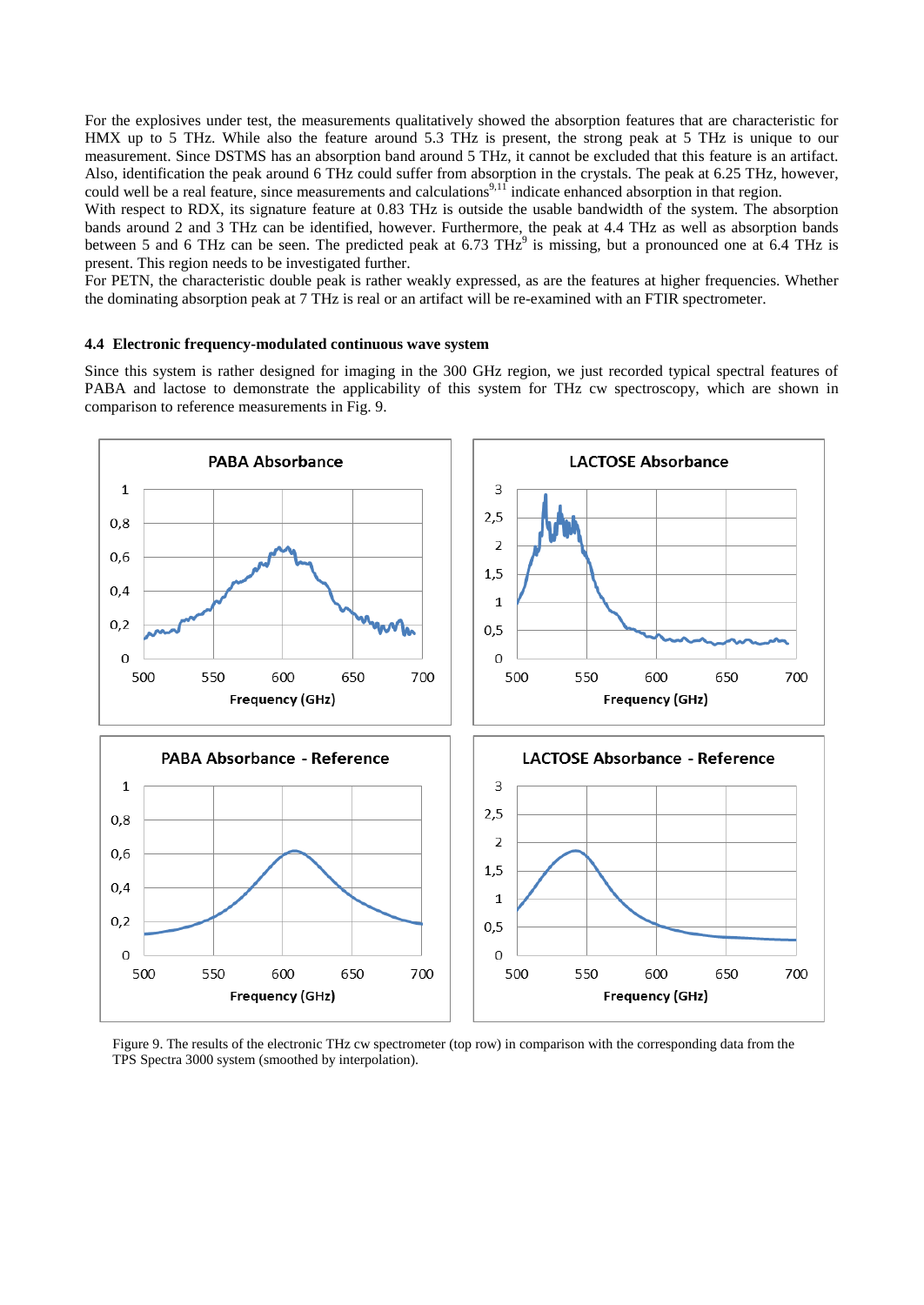## **5. CONCLUSION**

We recorded the THz spectrum of several well-known explosives (HMX, RDX, PETN) with different THz technologies. TDS systems that are based on photoconductive antennas deliver a comparatively high dynamic range with a usable bandwidth that reaches up to roughly 3.5 THz, which is enough to identify the explosives from this study. Access to higher frequencies (up to 8 THz), albeit with a lower dynamic range, is realized with an electro-optic TDS tool that utilizes DSTMS crystals for THz emission and detection. Efficient spectroscopy below 1 THz can also be realized with a purely electronic FMCW set-up.

After this laboratory campaign, investigation of in-the-field capability will follow. This will include e. g. taking data of covered substances, or in ambient atmosphere. For the goal of stand-off detection, the possibilities of identification from reflection measurements should be examined further. This increase in experimental difficulty must be accompanied by support of the system operator with (semi-)automatic data processing and chemometrics routines for identification of hazardous substances.

# **6. ACKNOWLEDGEMENT**

The laboratory tests were carried out at the Military University of Technology, Warsaw, Poland in September 2013 within the framework of SET-193 "THz technology for stand-off detection of explosives: from laboratory spectroscopy to detection in the field" of the NATO Science and Technology Organization (STO). S. G. B. acknowledges support from the Office of Naval Research, Colorado State University, and CSU Ventures Systems Solutions Group.

## **REFERENCES**

- [1] Van Rheenen, A. D. and Haakestad M. W., "Detection and identification of explosives hidden under barrier materials – what are the THz-technology challenges?" Proc. SPIE 8017, 801719 (2011).
- [2] Stillhart, M., Schneider, A. and Günter, P., "Optical properties of 4-N,N-dimethylamino-4´-N´-methylstilbazolium 2,4,6-trimethylbenzenesulfonate crystals at terahertz frequencies," J. Opt. Soc. Am. B 25(11), 1914-1919 (2008).
- [3] Rainbow Photonics product sheet, see http://www.rainbowphotonics.com/prod\_THz\_generators.php
- [4] Trontelj, J., Sešek, A. and Švigelj, A., "THz-vision system with extended functionality," Proc. SPIE 8716, 87160B (2013).
- [5] Song, Q., Zhao, Y., Zhang, R., Liu, X., Dong, L. and Xu, W., "Measurement and DFT calculation on terahertz spectroscopy of 4-aminobenzoic acid," J. Infrared Milli. Terahz. Waves 310(3), 310-318 (2010).
- [6] Walczakowski, M. J., Palka, N., Zagrajek, P. and Szustakowski, M., "Terahertz spectra of materials measured by the OPO-based system," Proc. SPIE 8716, 87160Y (2013).
- [7] Bjarnason, J. E., Brown, E. R. and Korter, T. M., "Comparison of the THz absorption feature in lactose to related saccharides," Proc. SPIE 6549, 65490L (2007).
- [8] thzdb.org
- [9] Liu, H.-B., Zhong, H., Karpowicz, N., Chen, Y. and Zhang, X.-C., "Terahertz spectroscopy and imaging for defense and security applications," Proc. IEEE 95(8), 1514-1527 (2007).
- [10]Leahy-Hoppa, M. R., Fitch, M. J., Zhen, X., Hayden, L. M. and Osiander, R., "Wideband terahertz spectroscopy of explosives," Chem. Phys. Lett. 434(4-6), 227-230 (2007).
- [11]Ortolani, M., Lee, J. S., Schade, U. and Hübers, H.-W., "Surface roughness effects on the terahertz reflectance of pure explosive materials," Appl. Phys. Lett. 93(8), 081906 (2008).
- [12]Hooper, J., Mitchell, E., Konek, C. and Wilkinson, J., "Terahertz optical properties of the high explosive β-HMX," Chem. Phys. Lett. 467(4-6), 309-312 (2009).
- [13]Palka, N. and Trzcinski, T., "Some aspects of far infrared spectroscopy of explosive materials," Proc. SPIE 7938, 79380L (2011).
- [14]Huang, F., Schulkin, B., Altan, H., Federici, J. F., Gary, D., Barat, R., Zimdars, D., Chen, M. and Tanner, D. B., "Terahertz study of 1,3,5-trinitro-s-triazine by time-domain and Fourier transform infrared spectroscopy," Appl. Phys. Lett. 85(23), 5535-5537 (2004).